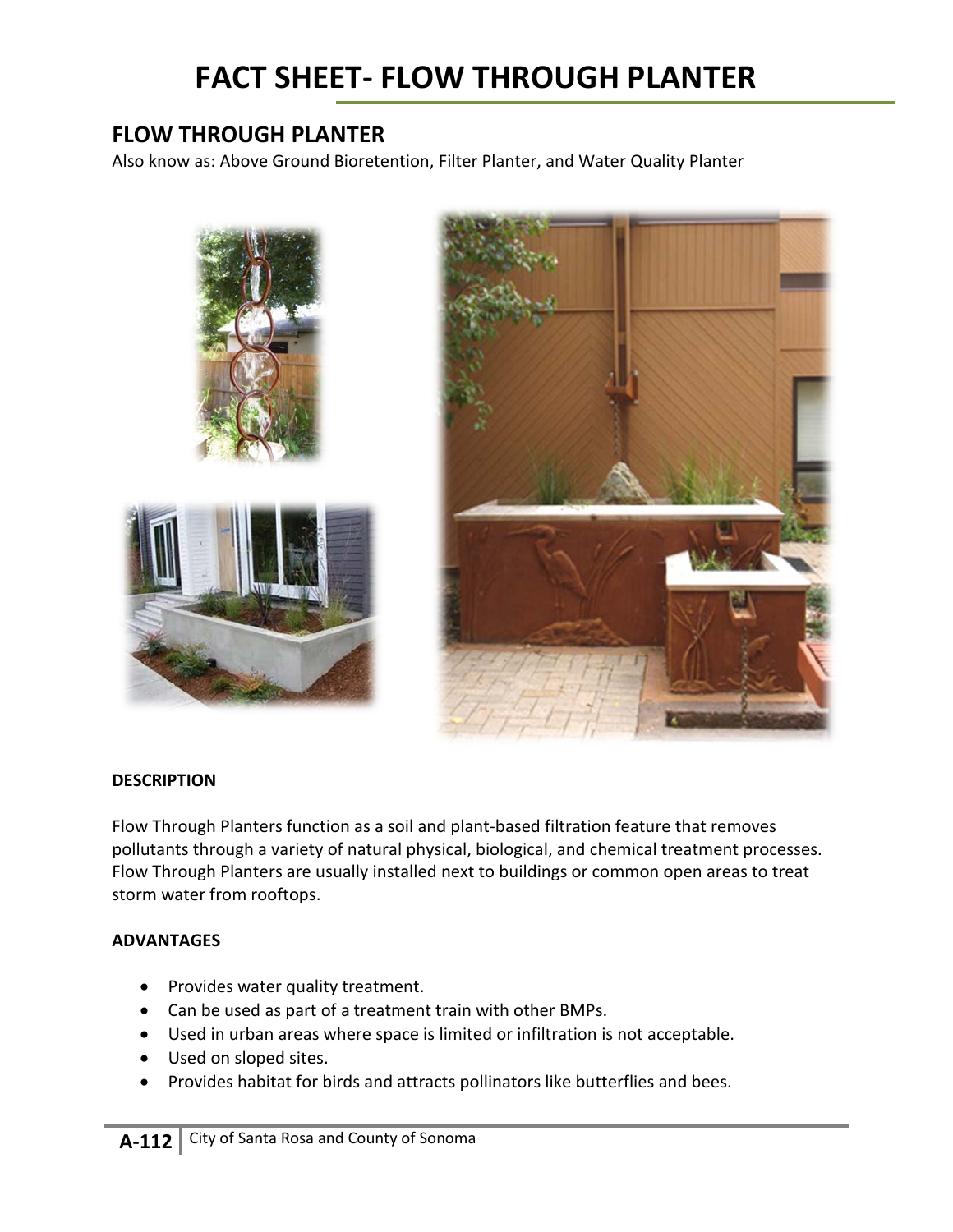#### **LIMITATIONS**

- Do not achieve Delta Volume Capture or Hydromodification Control requirements.
- Impacts to adjacent buildings and overflow requirements need to be considered in design.
- Plant selection needs to consider effects of fast draining soils.

#### **KEY DESIGN FEATURES**

- Bottom shall be impervious to protect adjacent structures and slope stability, unless otherwise approved by a licensed Geotechnical Engineer. If designed to allow infiltration, the underlying soil should not be compacted.
- Shall be planted with plants from the approved **Plant List** and **Tree List** included in Appendix F and shall be planted to achieve 51% cover.
- Install a designated high flow bypass inlet or route.
- Underdrain required.
- All surface water must drain within 72 hours to prevent mosquito breeding.
- Select non-floatable surface mulching material to prevent clogging of downstream inlets.
- Downspouts to incorporate splash blocks and/or other dissipation methods to prevent erosion.

# **SIZING DESIGN- GOAL AND REQUIREMENTS**

- **For all projects:** The **treatment** component requires that all of the runoff generated by this water quality design storm from impermeable surfaces must be treated on site for the pollutants of concern.
- All calculations shall be completed using the "Storm Water Calculator" available at [www.srcity.org/stormwaterLID.](http://www.srcity.org/stormwaterLID)

# **INSPECTION AND MAINTENANCE REQUIREMENTS**

A maintenance plan shall be provided with the Final SWLID Submittal. The maintenance plan shall include recommended maintenance practices, identify the parties responsible for maintenance and upkeep, specify the funding source for ongoing maintenance with provisions for full replacement when necessary and provide site specific inspection checklist.

At a minimum inspection and maintenance shall include the following:

- Inspect twice annually for ponded water. If ponded water is observed, the perforated pipe shall be cleaned.
- If ponded water remains, further grading and replacement may be necessary to prevent mosquito breeding.